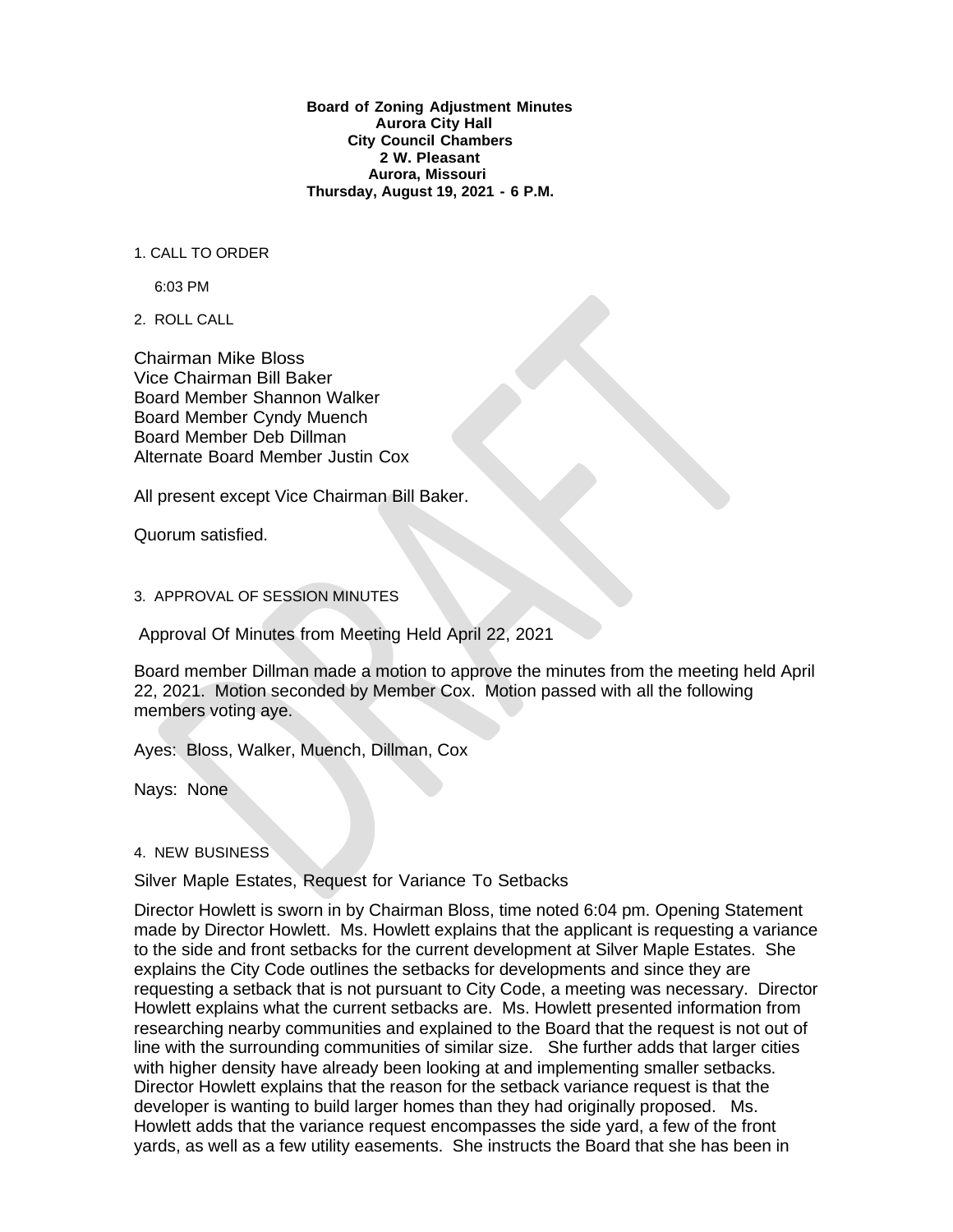contact with the Street Department and the Sewer Department, and the utilities easement variance has been addressed, and the proposed easements would be sufficient for City staff. Ms. Howlett states that Certified letters were mailed out to surrounding property owners and that her office has not received any negative feedback from the public regarding the variance. Director Howlett states that the homes on the development will remain single family homes and the neighborhood characteristics will not be altered from the setback variance.

Board Member Muench questions the fire security of smaller setbacks. Director Howlett informs the Board that the variance request would be in line with the newly adopted 2018 International Fire Code.

A representative from Silver Maples, Ryan Schweissguth, is present and approaches the podium to address any questions from the Board Members. Ryan Schweissguth is sworn in by Chairman Bloss at 6:11 pm.

Mr. Schweissguth explains that the infrastructure cost is rising and building materials have increased in price substantially and the contractors are attempting to recoup costs of recovery by building larger homes. He addresses the utility easements and clarifies there are only 3 easements that will be affected. Mr. Schweissguth points the properties in question out to the Board Members. He explains the easements will be decreased from 20 feet, down to 12 feet. He further adds that the developers will revise the storm sewer to be centered between the new lots. Chairman Bloss questions if the setback variance will apply to just the 3 lots. Mr. Schweissguth informs the Board that the side setbacks will apply to all yards, while the front setback only applies to double frontage lots that have a street on two sides. Utility easements will only apply to 3 areas.

Open public Comment time noted 6:18 pm. In attendance are Don and Teresa Aust, property owners at 1804 Highland Street. Don and Teresa Aust are sworn in by Chairman Bloss, time noted 6:19 pm. They explained to the Board that they recently bought property Northwest of the development. They had some concerns with the property lines and the surveying process. Director Howlett advised Don and Teresa Aust to meet with the developer so any questions and concerns could be resolved. Chairman Bloss instructed the Austs' that the public hearing was only for concerns and comments related to the setback variance requested.

Chairman Bloss explains that he is abstaining from voting due to owning property in close proximity to the property in question.

City Attorney, Ken Reynolds, informs the Board that this variance would be an area variance which is less restrictive than a Use Variance, and therefore would be easier to grant, and they are good to proceed with their decision.

Board Member Cox made a motion to allow the variance as requested. Motion seconded by Board Member Walker. Roll call vote taken. The following votes were recorded. Chairman Bloss abstained from voting. Board member Walker voted aye. Board Member Muench voted aye. Board Member Dillman voted aye. Board Member Cox voted aye, all in favor of variance to allow adjusted setbacks. Motion passed to allow setback variance at 6:31 pm.

Ayes: Walker, Muench, Dillman, Cox

Nays: None